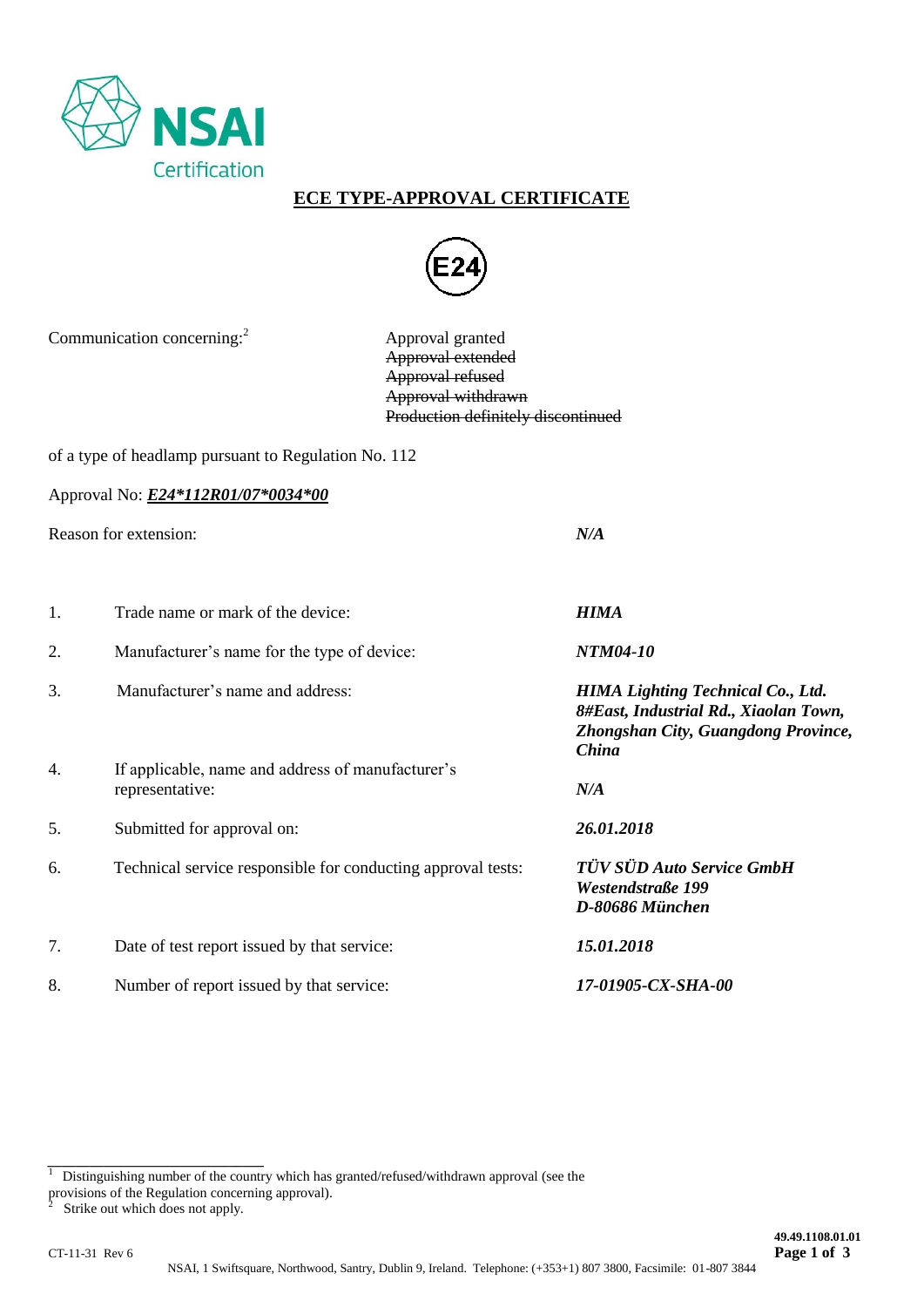

## 9. Brief description

| Category as described by the relevant marking <sup>3</sup> :                                                                                                                                                                                                                                                                                                                                                                                                                                                                   | <b>HR PL</b>                                               |
|--------------------------------------------------------------------------------------------------------------------------------------------------------------------------------------------------------------------------------------------------------------------------------------------------------------------------------------------------------------------------------------------------------------------------------------------------------------------------------------------------------------------------------|------------------------------------------------------------|
| Number and category(s) of filament $lamp(s)$ :                                                                                                                                                                                                                                                                                                                                                                                                                                                                                 | N/A                                                        |
| Reference luminous flux used for the principal<br>passing beam (lm):                                                                                                                                                                                                                                                                                                                                                                                                                                                           | N/A                                                        |
| Principal passing beam operated at approximately (V):                                                                                                                                                                                                                                                                                                                                                                                                                                                                          | N/A                                                        |
| Measures according to paragraph 5.8 of this Regulation:                                                                                                                                                                                                                                                                                                                                                                                                                                                                        | N/A                                                        |
| Number and specific identification $code(s)$ of LED module(s)<br>and for each LED module a statement of whether it is<br>replaceable or not: $\gamma$ es/no <sup>2</sup>                                                                                                                                                                                                                                                                                                                                                       | 7*LEDs for driving beam,<br>(non-replaceable light source) |
| Number and specific identification code(s) of electronic light<br>source control gear(s):                                                                                                                                                                                                                                                                                                                                                                                                                                      | N/A                                                        |
| Total objective luminous flux as described in paragraph 5.9<br>exceeds 2000 lumens: $yes/ne/does$ not apply <sup>2</sup>                                                                                                                                                                                                                                                                                                                                                                                                       | N/A                                                        |
| The adjustment of the cut-off'has been determined at:<br>$10 \text{ m}/25 \text{ m}/\text{does}$ not apply <sup>2</sup>                                                                                                                                                                                                                                                                                                                                                                                                        | N/A                                                        |
| The determination of the minimum sharpness of "cut-off" has<br>been carried out at: $\frac{10 \text{ m}/25 \text{ m}}{\text{d} \cdot \text{cos} \cdot \text{d} \cdot \text{d} \cdot \text{d} \cdot \text{d} \cdot \text{d} \cdot \text{d} \cdot \text{d} \cdot \text{d} \cdot \text{d} \cdot \text{d} \cdot \text{d} \cdot \text{d} \cdot \text{d} \cdot \text{d} \cdot \text{d} \cdot \text{d} \cdot \text{d} \cdot \text{d} \cdot \text{d} \cdot \text{d} \cdot \text{d} \cdot \text{d} \cdot \text{d} \cdot \text{d} \cdot$ | N/A                                                        |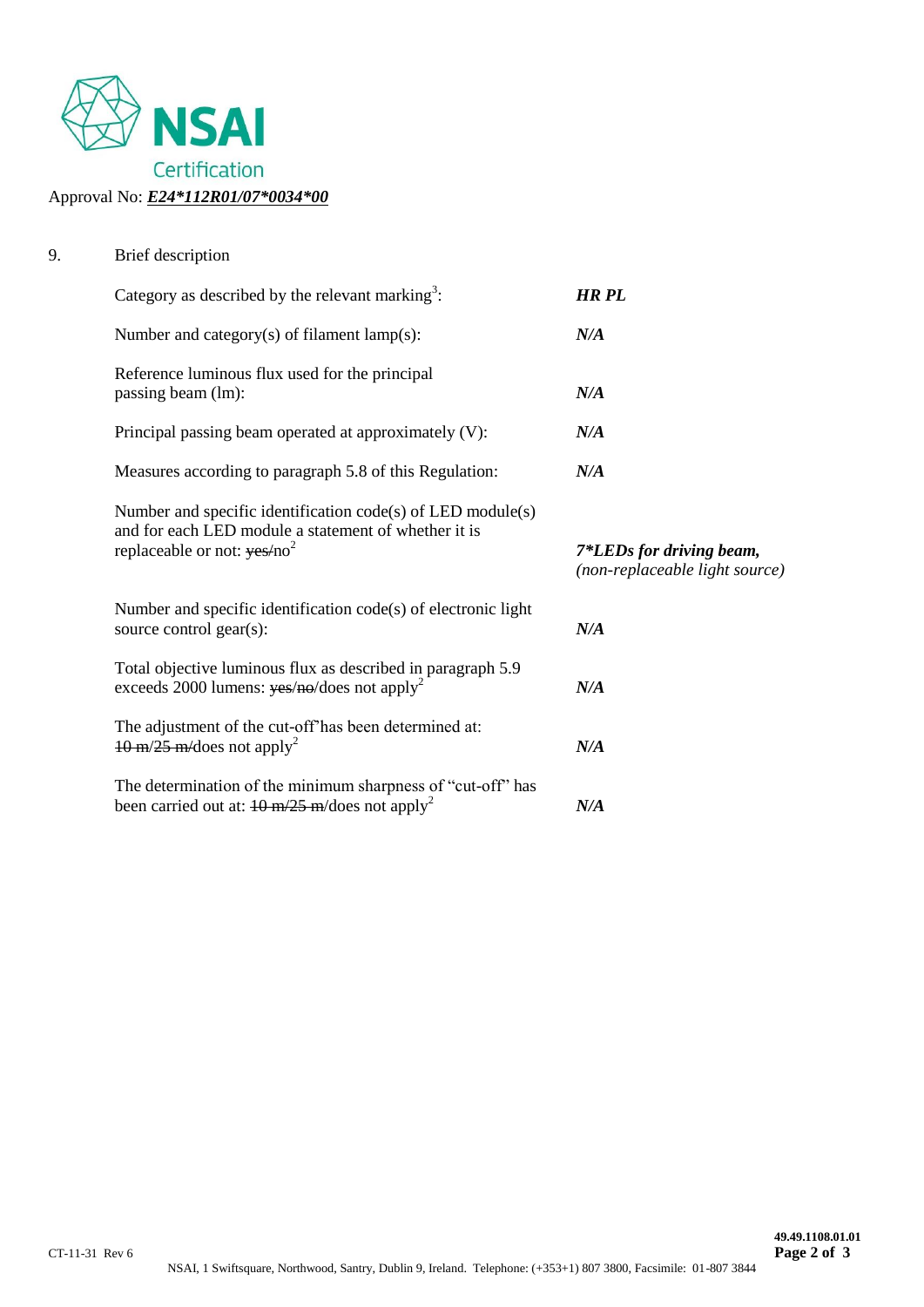

#### Approval No: *E24\*112R01/07\*0034\*00*

- 10. Approval mark position: *On the lens* 11. Reason(s) for extension of approval: *N/A* 12. Approval granted/extended/refused/withdrawn<sup>2</sup> *Granted* 13. Place: *Dublin* 14. Date: *19th February, 2018* RDS AUTHO 15. Signature: Day Cool Cortification **TRANSPORT DEPARTMEN**
- 16. The list of documents deposited with the Administrative Service which has granted approval, is annexed and may be obtained on request.

<sup>3</sup> Indicate the appropriate marking selected from the list below:

 $C/PL$ ,  $C/PL$ C/PL, HC, HC, HC, HR, HR, PL, HCR, HCR, HCR, HC/R, HC/R, HC/R, HC/, HC/ HC PL, HC PL, HC PL, HCR PL, HCR PL, HCR PL, HC/R PL, HC/R PL, HC/R PL, HC/PL, HC/PL, HC/PL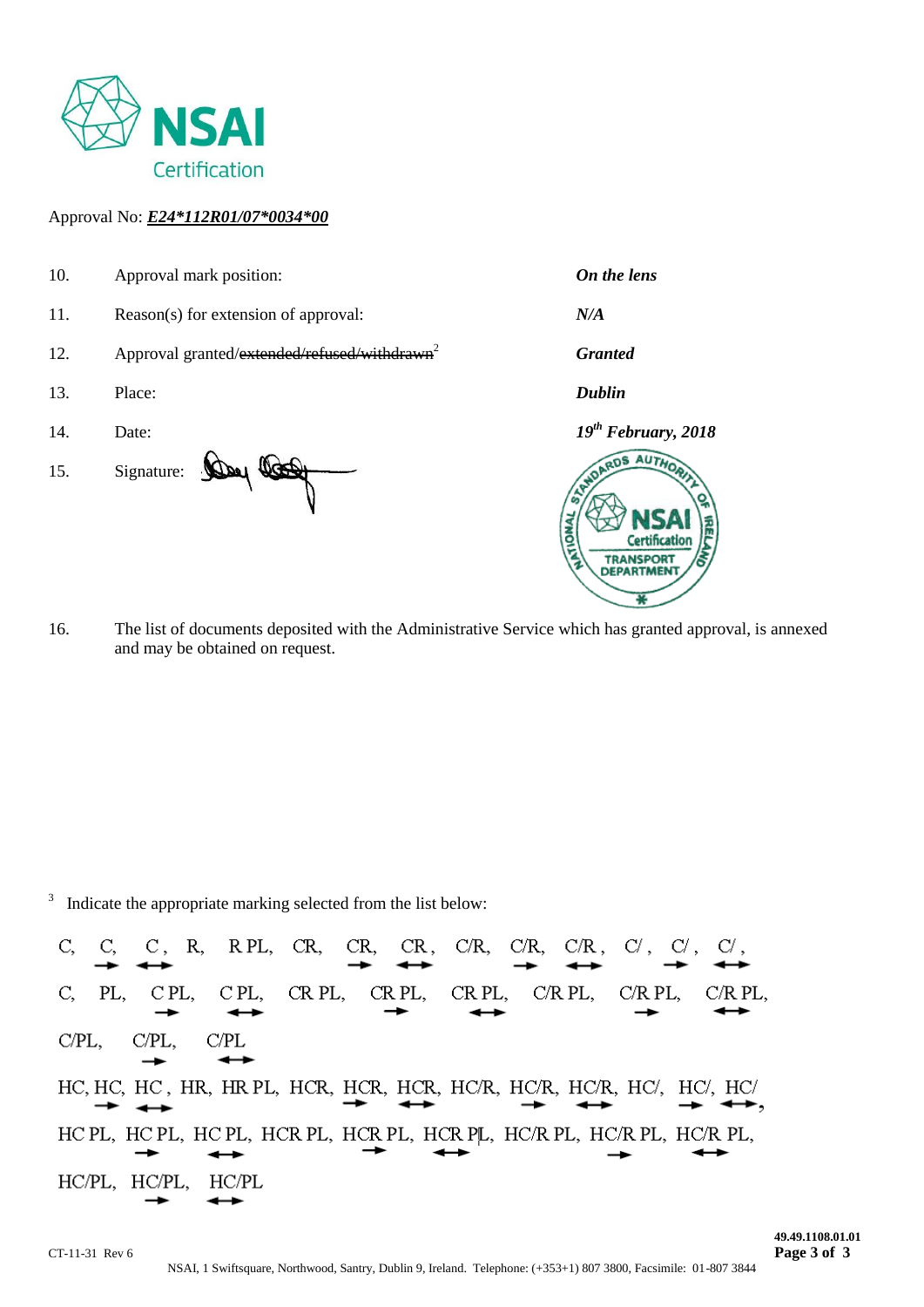

# **Index to the Information Package**

|    | Date of issue:                                                      | $19^{th}$ February, 2018 |
|----|---------------------------------------------------------------------|--------------------------|
|    | Date of latest amendment:                                           | N/A                      |
|    | Reason for extension/revision:                                      | N/A                      |
| 1. | Additional conditions, and advisory<br>notes on legal alternatives. |                          |
| 2. | Test report $(s)$                                                   |                          |
|    | $- numbers(s)$ :                                                    | 17-01905-CX-SHA-00       |
|    | - date of issue:                                                    | 15.01.2018               |
|    | - date of latest amendment:                                         | N/A                      |
| 3. | <b>Information</b> document                                         |                          |
|    | $-$ number(s):                                                      | NTM04-10-00              |
|    | - date of issue:                                                    | 27.11.2017               |
|    | - date of latest amendment:                                         | N/A                      |
|    | Documentation:                                                      | 10 pages                 |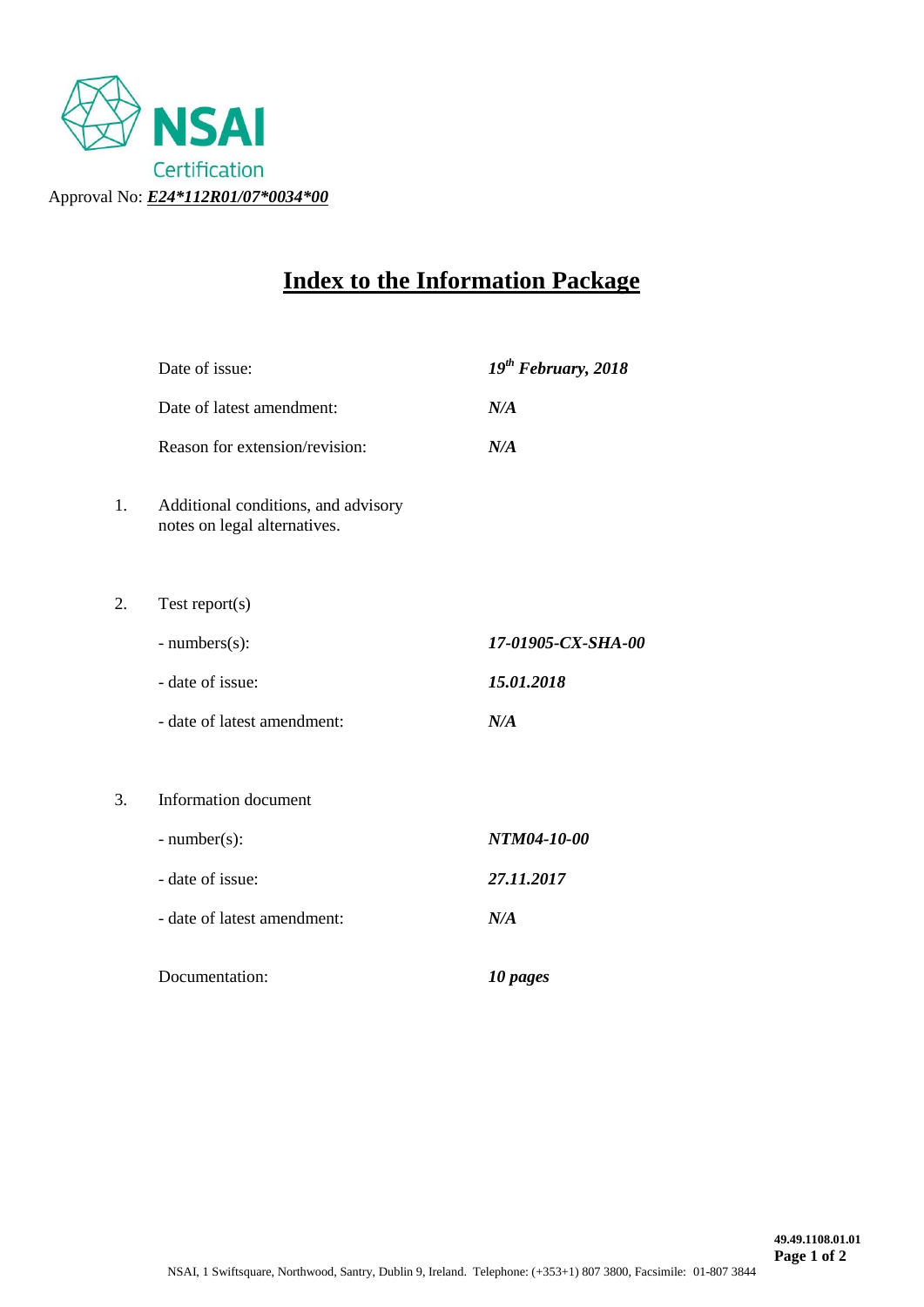

#### Appendix: **Additional conditions, and advisory notes on legal alternatives.**

#### A: Additional conditions:

- 1. The device, Type *NTM04-10*, shall be marked as prescribed in the regulation.
- 2. The attached technical report, with any of its attachments, forms part of this Type Approval certificate.
- 3. Each individual product from series production shall be to the measurements specified in the attached drawings, and shall be manufactured only from the materials specified in the Approval documents.
- 4. Changes in the product are permitted only with the explicit permission of NSAI. Breaches of this requirement will lead to a withdrawal of the Type Approval, and in addition may be subject to criminal prosecution.
- 5. This Type Approval will expire when it is surrendered by the holder, or withdrawn by NSAI, or when the approved type of product no longer conforms to legal requirements. The recall of the Type Approval can be issued by NSAI when the conditions required for the issuing or continuation of the Type Approval are no longer current, or when the Approval holder is in breach of the duties attached to the Type Approval, or when it is established that the approved type no longer meets the requirements of traffic safety.
- 6. NSAI may at any time check the correct performance of the duties imposed by the grant of this Type Approval, and in order to do so, may make tests, or have tests made.
- 7. Changes in the company name, address or manufacturing site, as well as in any of the sales or other agents specified in the issuing of the approval must immediately be notified to the NSAI.
- 8. The duties imposed by the issuing of this certificate are not transferable. The legal protection of third parties is not affected by this certificate.
- 9. When the manufacture or sale of the vehicle, system, component or separate technical unit has not been started within one year of the date of issue of this certificate, then NSAI is to be informed. This requirement also applies when the manufacture or sale has been halted for more than one year, or when it ought to have been halted for more than one year.The initial commencement of manufacture or sale, or the resumption of manufacture or sale, shall then be notified to NSAI within one month of commencement or resumption.

#### B : Legal Options

Any objection to the requirements set out in this certificate shall be made within one month of the date of issue. The objection shall be made, in writing, to NSAI in Dublin.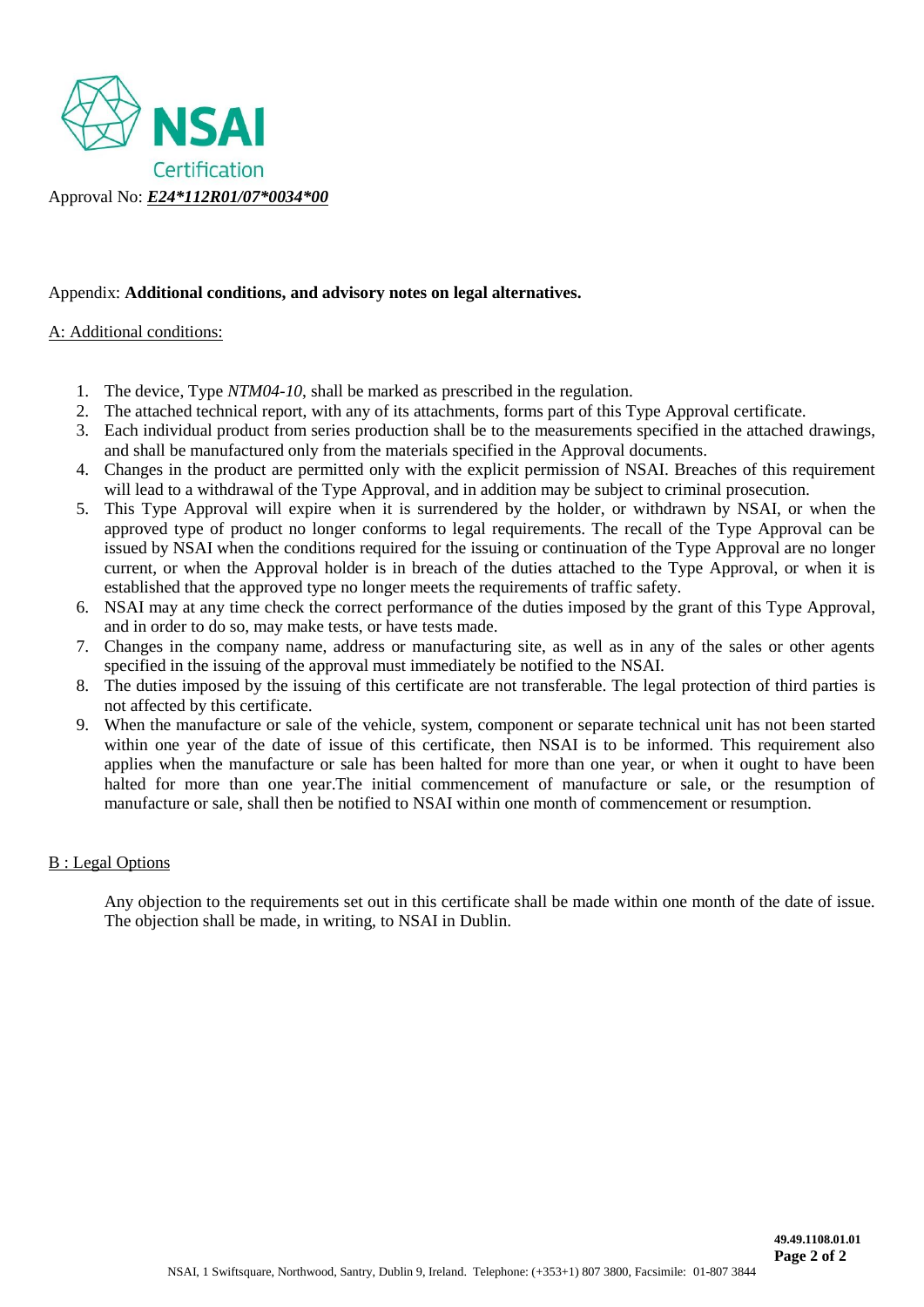

| Technical Report No.: | 17-01905-CX-SHA-00                |            |
|-----------------------|-----------------------------------|------------|
| Manufacturer:         | HIMA Lighting Technical Co., Ltd. |            |
| Type:                 | NTM04-10                          | Page $1/7$ |

## **T E C H N I C A L R E P O R T**

## **No.: 17-01905-CX-SHA-00**

Test according to ECE regulation relating to

## **ECE Regulation No.: 112**

Headlamps emitting an asymmetrical passing beam or a driving beam (Equipped with LED Lamps)

> including all amendments up to supplement 07 to the 01 series of amendments

| Approvals granted up to now |                    |      |  |
|-----------------------------|--------------------|------|--|
|                             | Number of approval | Date |  |
| <b>ECE</b>                  | ---                | ---  |  |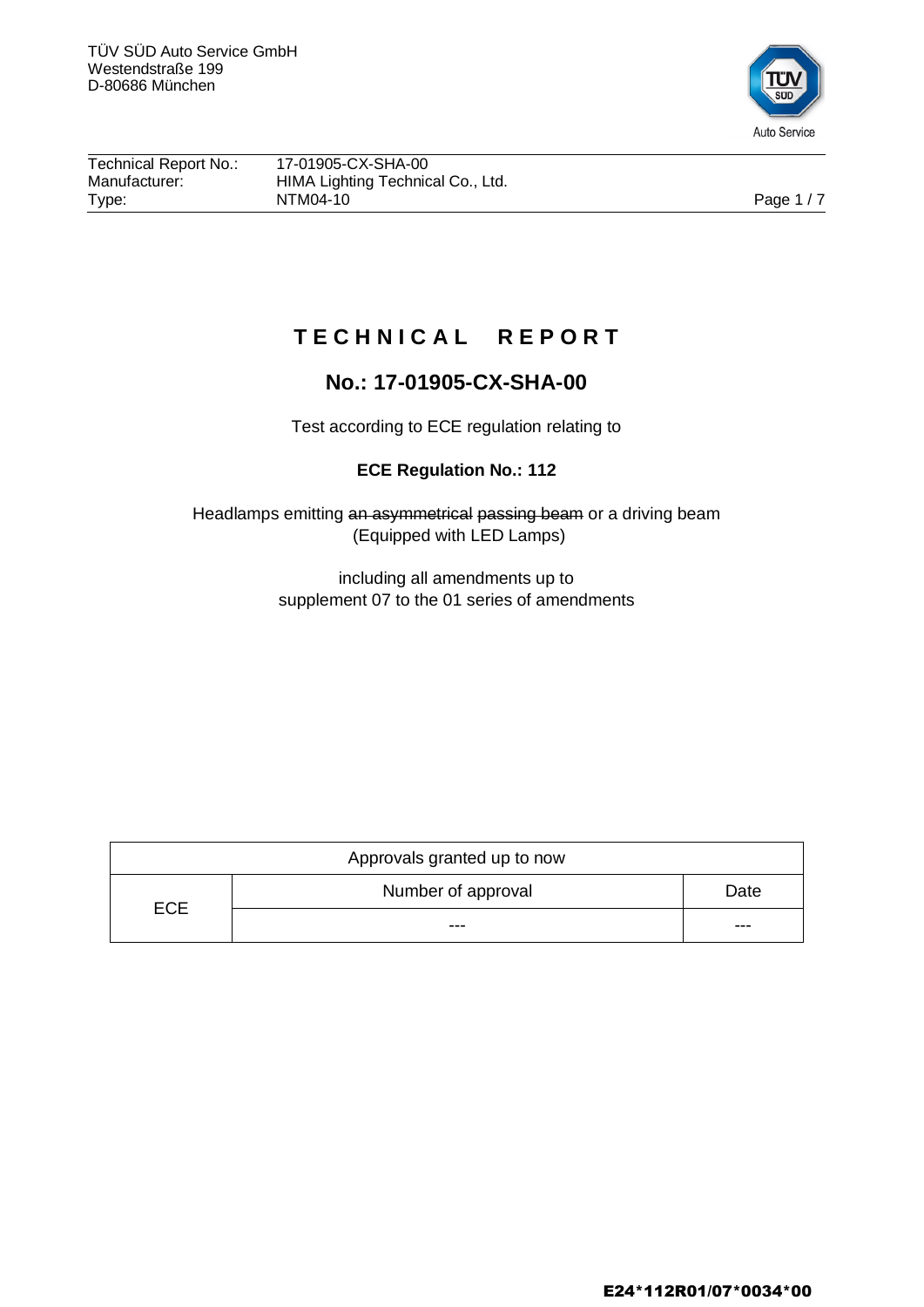

| <b>Technical Report No.:</b><br>Manufacturer:<br>NTM04-10<br>Type: |                              | 17-01905-CX-SHA-00<br>HIMA Lighting Technical Co., Ltd.                                                             |    | Page 2 / 7                                               |
|--------------------------------------------------------------------|------------------------------|---------------------------------------------------------------------------------------------------------------------|----|----------------------------------------------------------|
| I.                                                                 | <b>Technical description</b> |                                                                                                                     |    |                                                          |
| 0.1.                                                               |                              | Make (trade name of manufacturer)                                                                                   |    | <b>HIMA</b>                                              |
| 0.2.                                                               | <b>Type</b>                  |                                                                                                                     |    | NTM04-10                                                 |
| 0.2.1.                                                             | Variants                     |                                                                                                                     |    | N/A                                                      |
| 0.3.                                                               |                              | Means of identification of type                                                                                     |    | By digits and letters                                    |
| 0.4.                                                               | Concise description          |                                                                                                                     |    |                                                          |
|                                                                    | marking                      | Category as described by the relevant                                                                               | ÷. | HR PL                                                    |
|                                                                    | lamp(s)                      | Number and category (ies) of filament                                                                               |    | N/A                                                      |
|                                                                    |                              | Reference luminous flux used for the<br>principal passing beam (lm)                                                 |    | N/A                                                      |
|                                                                    | approximately (V)            | Principal passing beam operated at                                                                                  |    | N/A                                                      |
|                                                                    | of this Regulation           | Measures according to paragraph 5.8                                                                                 |    | N/A                                                      |
|                                                                    | replaceable or not           | Number and specific identification<br>code(s) of LED module(s) and for each<br>LED module a statement whether it is | ÷. | 7*LEDs for driving beam, non-replaceable<br>light source |
|                                                                    | control gear(s)              | Number and specific identification<br>code(s) of electronic light source                                            |    | N/A                                                      |
|                                                                    | 2,000 lumens                 | Total objective luminous flux as<br>described in paragraph 5.9. exceeds                                             |    | N/A                                                      |
|                                                                    | determined at                | The adjustment of the cut-off has been                                                                              | ÷  | N/A                                                      |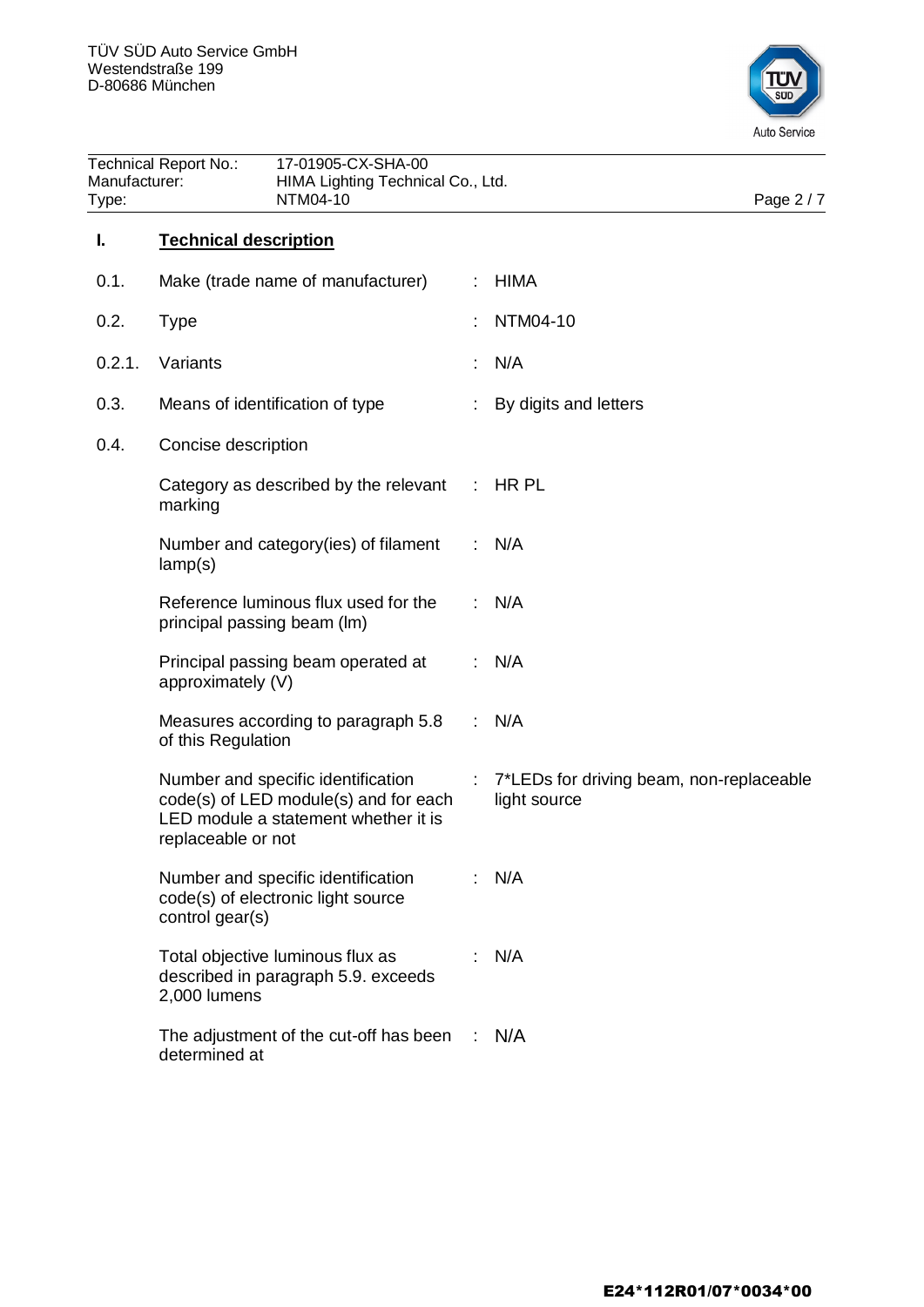

| Manufacturer:<br>Type: | 17-01905-CX-SHA-00<br>Technical Report No.:<br>HIMA Lighting Technical Co., Ltd.<br>NTM04-10 |   | Page 3/7                                                                                                                                                                                                            |
|------------------------|----------------------------------------------------------------------------------------------|---|---------------------------------------------------------------------------------------------------------------------------------------------------------------------------------------------------------------------|
|                        | The determination of the minimum<br>sharpness of the 'cut-off' has been<br>carried out at    |   | N/A                                                                                                                                                                                                                 |
| 0.5.                   | Name and address of manufacturer                                                             |   | HIMA Lighting Technical Co., Ltd.<br>8#East, Industrial Rd., Xiaolan Town,<br>Zhongshan City, Guangdong Province,<br>China                                                                                          |
| 0.6.                   | Address of assembly plant                                                                    | ÷ | ZHONGSHAN FEDO LIGHTING CO.,<br>LTD.<br>NO.8 EAST, INDUSTRIAL ROAD,<br>ZHONGSHAN CITY, P. R. CHINA ZIP:<br>528415                                                                                                   |
| 0.7.                   | Location of the approval mark                                                                |   | On the lens                                                                                                                                                                                                         |
| 0.8.                   | If applicable, name and address of<br>the manufacturer's representative                      |   | N/A                                                                                                                                                                                                                 |
| Ш.                     | <b>Test record</b>                                                                           |   |                                                                                                                                                                                                                     |
| 1.                     | <b>Test conditions</b>                                                                       |   |                                                                                                                                                                                                                     |
| 1.1.                   | Technical data of the test samples                                                           |   | Two samples were tested.<br>Marking:<br>Sample No. 1 and Sample No. 2<br>For information about the form of the<br>lamp, the position of the reference point<br>and the reference axis, see information<br>document. |
| 1.2.                   | Test procedures used                                                                         |   | According to ECE Regulation No. 112.01.                                                                                                                                                                             |
| 1.3.                   | Measuring and test equipment                                                                 |   | Full automatic photometric test system for<br>automobile lamps<br>EVERFINE PHOTO-E-INFO CO., LTD<br>Type GO-HD5                                                                                                     |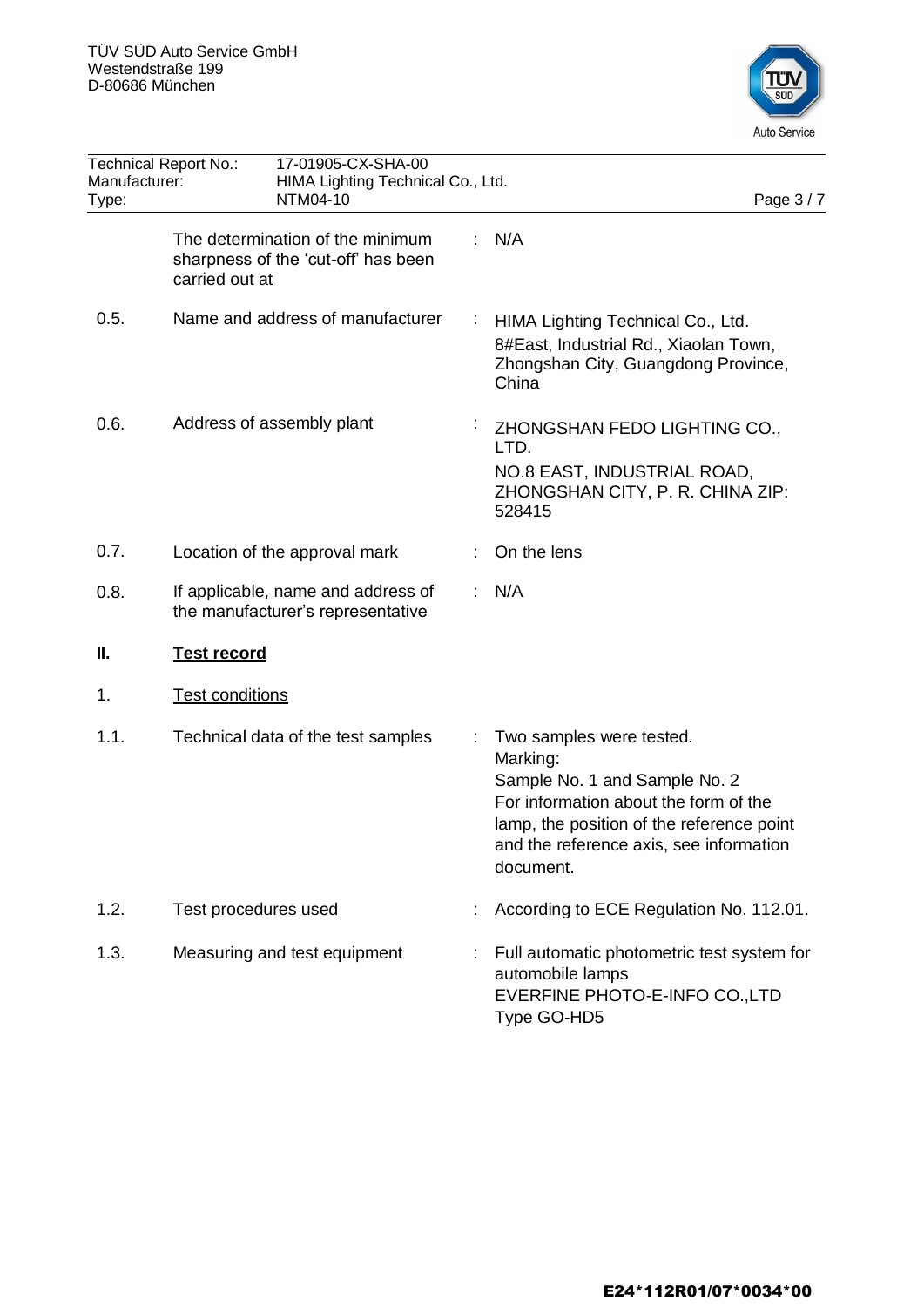

| Technical Report No.: | 17-01905-CX-SHA-00                |            |
|-----------------------|-----------------------------------|------------|
| Manufacturer:         | HIMA Lighting Technical Co., Ltd. |            |
| Type:                 | NTM04-10                          | Page $4/7$ |

#### 2. Test results

2.1. General Specifications

The headlamps have been made as to retain their prescribed photometric characteristics and to remain in good working order when in normal use, in spite of the vibrations to which they may be subjected. Headlamps have been give adequate illumination without dazzle when emitting the passing-beam, and good illumination when emitting the driving-beam. No light source module or light generator is used.

2.2. Test record of the photometric measurements of the driving beam

| 2.2.1. | Sample No. 1, test voltage 13.199V. |  |
|--------|-------------------------------------|--|
|        | المما منتمنزا                       |  |

| Point of the<br>No. |                  | Limits [cd] |           | Measured values [cd] |                 | Conclusion |
|---------------------|------------------|-------------|-----------|----------------------|-----------------|------------|
|                     | measurement      | Minimum     | Maximum   | 1 minute             | After stability |            |
|                     | I <sub>max</sub> | 40500.00    | 215000.00 | 93640.41             | 92167.93        | Complies   |
| $\overline{2}$      | <b>HV</b>        | 0.8 lmax.   |           | 92287.50             | 90836.29        | Complies   |
| 3                   | $H-5L$           | 5100.00     |           | 23858.51             | 23483.34        | Complies   |
| $\overline{4}$      | $H-2.5L$         | 20300.00    | ---       | 55091.13             | 54224.83        | Complies   |
| 5                   | $H-2.5R$         | 20300.00    | ---       | 53625.20             | 52781.95        | Complies   |
| 6                   | $H-5R$           | 5100.00     | ---       | 23226.81             | 22861.57        | Complies   |

#### 2.2.2. Sample No. 2, test voltage 13.199V.

| Point of the<br>No. |                  | Limits [cd] |           | Measured values [cd] |                 | Conclusion |
|---------------------|------------------|-------------|-----------|----------------------|-----------------|------------|
|                     | measurement      | Minimum     | Maximum   | 1 minute             | After stability |            |
|                     | I <sub>max</sub> | 40500.00    | 215000.00 | 96605.21             | 94150.93        | Complies   |
| $\overline{2}$      | <b>HV</b>        | $0.8$ Imax. |           | 95383.63             | 92960.38        | Complies   |
| 3                   | $H-5L$           | 5100.00     |           | 26017.63             | 25356.64        | Complies   |
| 4                   | $H-2.5L$         | 20300.00    | ---       | 57341.60             | 55884.82        | Complies   |
| 5                   | $H-2.5R$         | 20300.00    | ---       | 55314.01             | 53908.74        | Complies   |
| 6                   | $H-5R$           | 5100.00     |           | 25525.38             | 24876.90        | Complies   |

Reference Mark (Imax / 4300): 20 \*Average of the value for Sample No. 1 and Sample No. 2.

2.3. Stability of photometric performance of headlamp in operation.

#### 2.3.1. Clean headlamp – Sample No. 1.

|     |                                 | Measured values |                |                    |            |
|-----|---------------------------------|-----------------|----------------|--------------------|------------|
| No. | Point of the<br>measurement     | Value before    | Value after    | <b>Discrepancy</b> | Conclusion |
|     |                                 | operating (cd)  | operating (cd) | $(5.10\%)$         |            |
|     | Driving beam: I <sub>max.</sub> | 92167.93        | 91438.24       | 0.79%              | Complies   |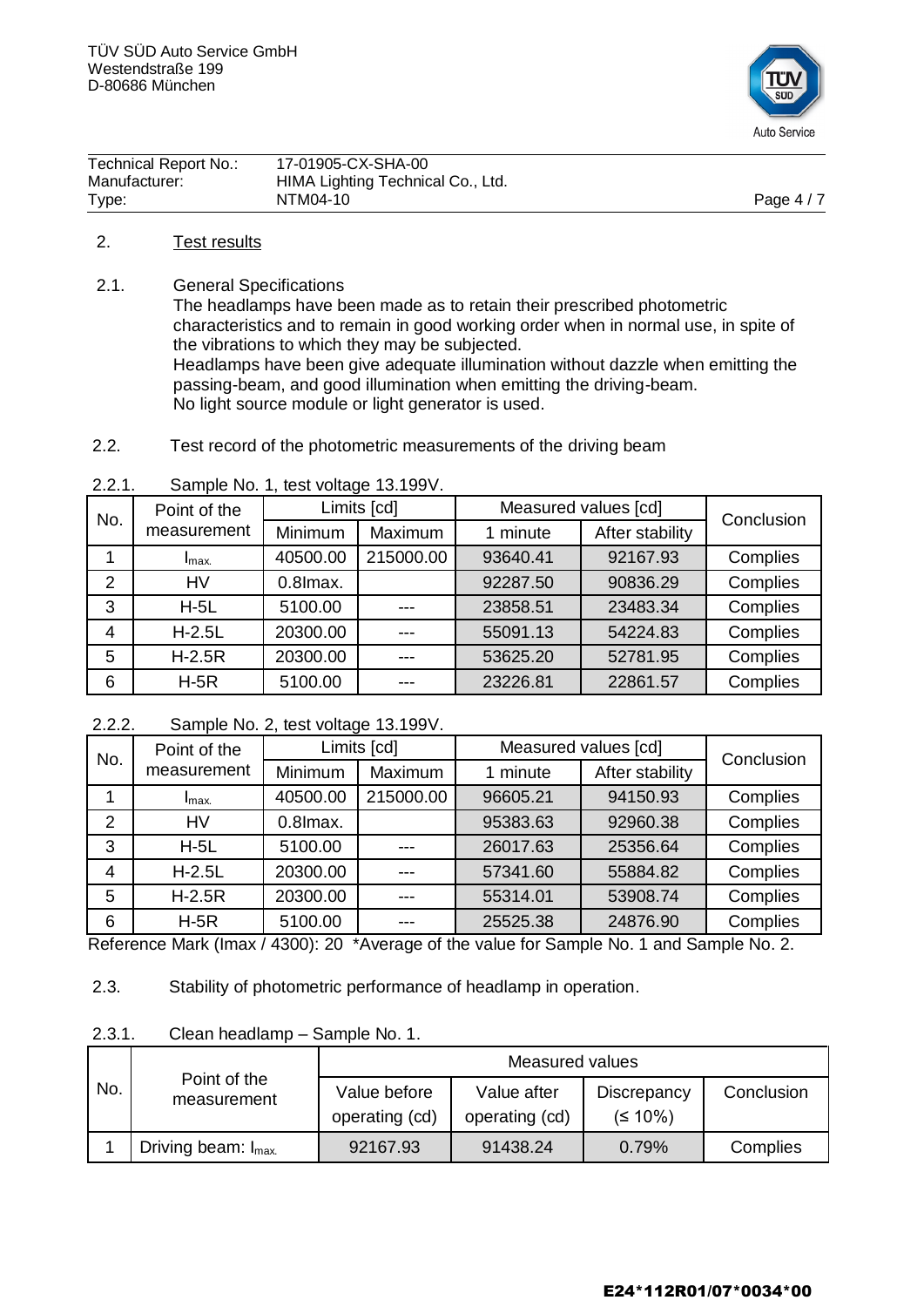

| Technical Report No.: | 17-01905-CX-SHA-00                |            |
|-----------------------|-----------------------------------|------------|
| Manufacturer:         | HIMA Lighting Technical Co., Ltd. |            |
| Type:                 | NTM04-10                          | Page $5/7$ |

#### 2.3.2. Dirty headlamp – Sample No. 1.

|     |                                | Measured values                |                               |                          |            |
|-----|--------------------------------|--------------------------------|-------------------------------|--------------------------|------------|
| No. | Point of the<br>measurement    | Value before<br>operating (cd) | Value after<br>operating (cd) | Discrepancy<br>$(510\%)$ | Conclusion |
|     | Driving beam: $I_{\text{max}}$ | 91438.24                       | 90985.51                      | 0.50%                    | Complies   |

- 2.4. Tests on plastic lens
- 2.4.1. Test report for plastic material of the lens attached to the manufacturer's information document.
- 2.4.2. Tests of the complete headlamp incorporating a lens of plastic material.
- 2.4.2.1. Test of adherence of coatings Sample No. 1.
	- No appreciable impairment of the gridded area Complies.

|  | 2.4.2.2. Resistance to mechanical deterioration of the lens surface - Sample No. 2. |  |  |  |
|--|-------------------------------------------------------------------------------------|--|--|--|
|--|-------------------------------------------------------------------------------------|--|--|--|

| No. | Point of the |         | Limits [cd]              | Measured    | Conclusion |
|-----|--------------|---------|--------------------------|-------------|------------|
|     | measurement  | Minimum | Maximum                  | values [cd] |            |
|     | HV           | ---     | $0.8$ * $I_{\text{max}}$ | 95137.18    | Complies   |

\* The result complies with the requirements prescribed in paragraph 2.6.1.2. of Annex 6 in this Regulation.

#### 2.5. Test record of the colour

#### 2.5.1. Driving beam - White

|        | Measured values |        | Limits                                                                                                                                                                                                                                                 |
|--------|-----------------|--------|--------------------------------------------------------------------------------------------------------------------------------------------------------------------------------------------------------------------------------------------------------|
| Sample | $\mathsf{x}$    | у      | W12 green boundary: $y = 0.150 + 0.640 x$<br>W23 yellowish green boundary: $y = 0.440$<br>W34 yellow boundary: $x = 0.500$<br>W45 reddish purple boundary: $y = 0.382$<br>W56 purple boundary: $y = 0.050 + 0.750 x$<br>W61 blue boundary: $x = 0.310$ |
| No. 1  | 0.3152          | 0.3383 | Complies (1 minute)                                                                                                                                                                                                                                    |
| No. 1  | 0.3161          | 0.3390 | Complies (after stability)                                                                                                                                                                                                                             |
| No. 2  | 0.3167          | 0.3378 | Complies (1 minute)                                                                                                                                                                                                                                    |
| No. 2  | 0.3170          | 0.3380 | Complies (after stability)                                                                                                                                                                                                                             |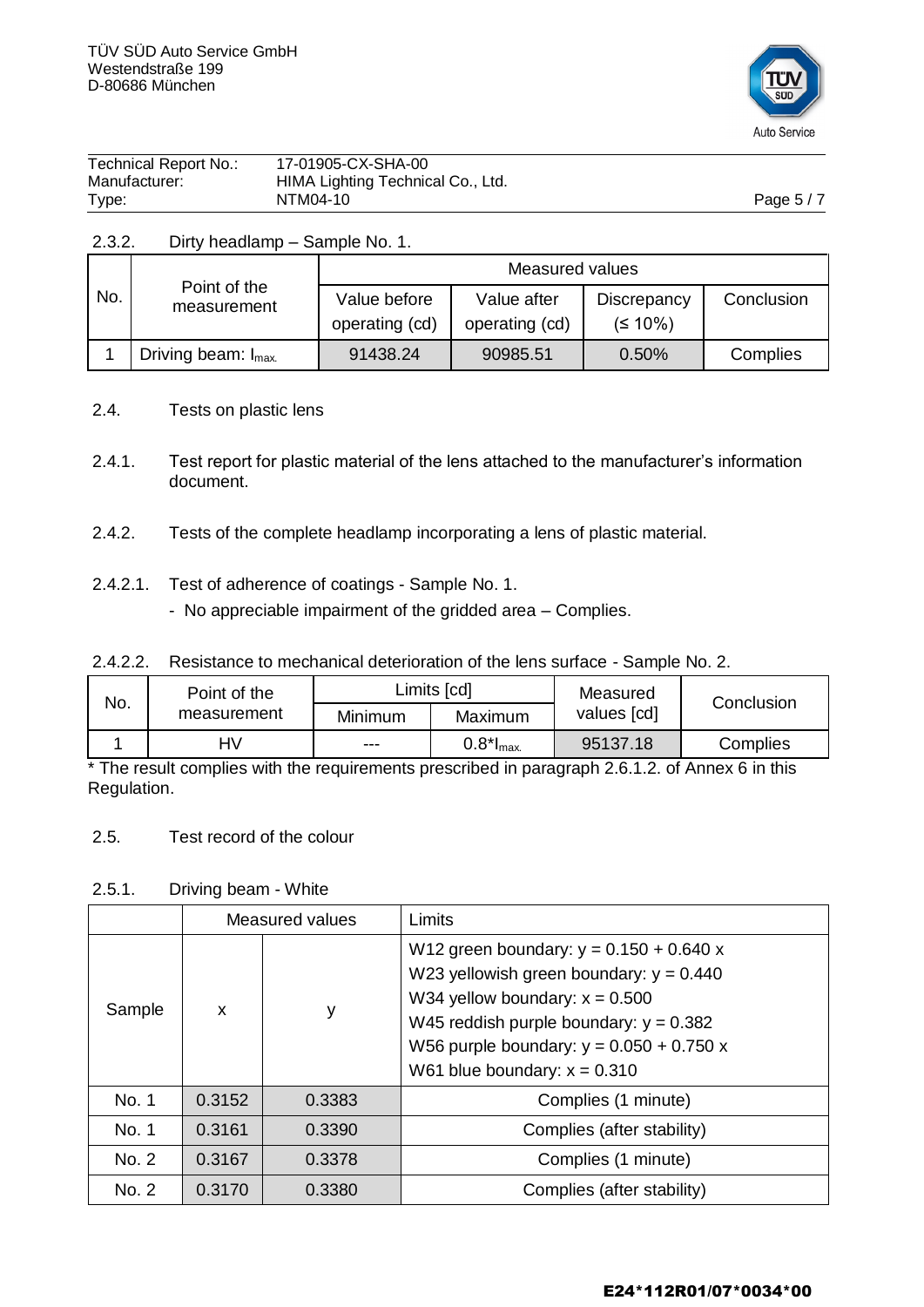

| Manufacturer:<br>Type: | HIMA Lighting Technical Co., Ltd.<br>NTM04-10 | Page $6/7$ |
|------------------------|-----------------------------------------------|------------|
| Technical Report No.:  | 17-01905-CX-SHA-00                            |            |

## 2.6. Test record of LED modules

#### 2.6.1. Red Content

|              | _imit                      | Measured | Conclusion |
|--------------|----------------------------|----------|------------|
| Driving beam | $K_{\text{red}} \geq 0.05$ | 0.0828   | Complies   |

#### 2.6.2. UV-radiation

|              | ∟imit                            | Measured              | Conclusion |
|--------------|----------------------------------|-----------------------|------------|
| Driving beam | $K_{UV}$ < 10 <sup>-5</sup> W/lm | $4.36 \times 10^{-6}$ | Complies   |

## 2.6.3. Temperature stability: ratio of (after 1 min. / after stabilized)

|                               | After 1 min (cd) | After stabilized (cd)   Ratio $\leq$ 3 |      | Conclusion |
|-------------------------------|------------------|----------------------------------------|------|------------|
| Driving beam (HV)<br>92287.50 |                  | 90836.29                               | 1.02 | Complies   |

#### 2.6.4. The luminous flux

|              | Limit (Im) | Measured values (lm) | Conclusion |
|--------------|------------|----------------------|------------|
| Driving beam | N/A        | 2869.41              | Complies   |

#### 2.7. Apparent surface

## 2.7.1. Driving beam

|      | <b>PHYMIN NOMIN</b>           |                                         |   |                                 |                                                                             |  |
|------|-------------------------------|-----------------------------------------|---|---------------------------------|-----------------------------------------------------------------------------|--|
|      | Limit (I)                     | Limit $(O)$                             |   | Limit $(U)$                     | Limit (D)                                                                   |  |
|      | $124$ mm                      | $124$ mm                                |   | 12mm                            | 12mm                                                                        |  |
| 3.   | Specimen submitted to test on |                                         |   | $: 2017 - 11 - 27 (YYYY-MM-DD)$ |                                                                             |  |
| 4.   | Place of test                 |                                         | ÷ |                                 | Jiangsu Huachen Vehicle Inspection<br>Co., Ltd., Zhenjiang City, P.R. China |  |
|      | Date of test                  |                                         |   |                                 | : 2017-12-04 (YYYY-MM-DD)                                                   |  |
| III. | <b>Enclosures</b>             |                                         |   |                                 |                                                                             |  |
|      |                               | Manufacturer's information document No. |   | : NTM04-10-00                   |                                                                             |  |
|      | Dated on                      |                                         |   |                                 | 2017-11-27 (YYYY-MM-DD)                                                     |  |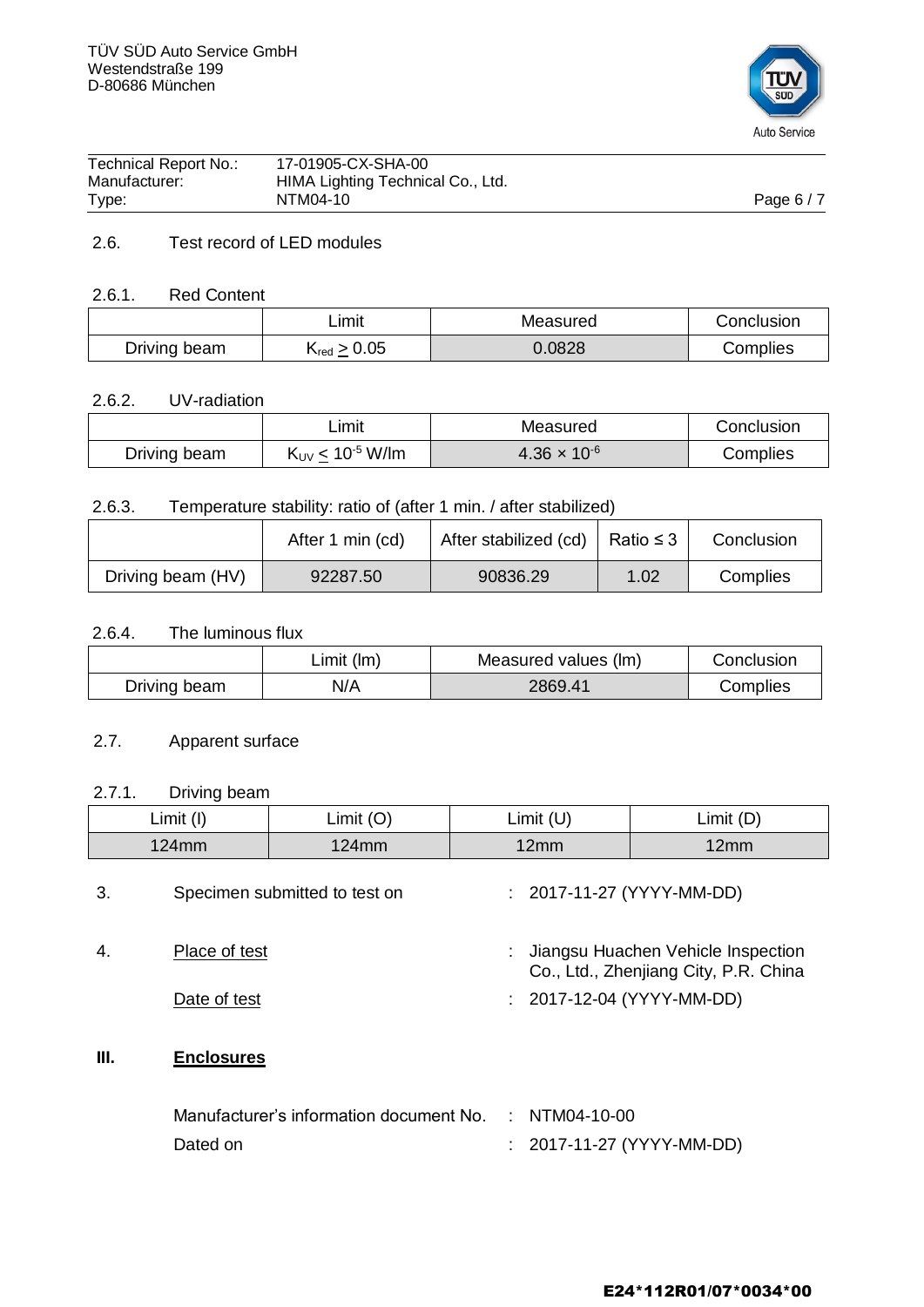

| Technical Report No.: | 17-01905-CX-SHA-00                |            |
|-----------------------|-----------------------------------|------------|
| Manufacturer:         | HIMA Lighting Technical Co., Ltd. |            |
| Type:                 | NTM04-10                          | Page $7/7$ |

#### **IV. Statement of conformity**

The information folder as mentioned under No. III and the type described therein are in compliance with the test specification mentioned above. The worst-case was selected in accordance with document "Preparation of Test Reports". The test report may be reproduced and published in full and by the client only. It can

be reproduced partially with the written permission of the test laboratory only.

München, 2018-01-15 (YYYY-MM-DD)



Joe Zhou Test Laboratory / DIN EN ISO 17025

| Genehmigungsbehörde/<br>Approval authority          | Land/Country                               | Registriernummer/<br><b>Registration-</b><br>number | Aktueller Benennungsumfang/<br><b>Actual scope list</b>                                                                           |
|-----------------------------------------------------|--------------------------------------------|-----------------------------------------------------|-----------------------------------------------------------------------------------------------------------------------------------|
| Kraftfahrt-Bundesamt<br>(KBA)                       | Deutschland/<br>Germany                    | KBA-P 00100-10                                      | www.kba.de                                                                                                                        |
| <b>Vehicle Certification</b><br>Agency (VCA)        | Vereintes<br>Königreich/<br>United Kingdom | <b>VCA-TS-006</b>                                   | http://ec.europa.eu/enterprise/sectors/automotive/approv<br>al-authorities-technical-services/technical-<br>services/index en.htm |
| Approval Authority of the<br>Netherlands (RDW)      | Niederlande/<br>The Netherlands            | <b>RDWT-082-XX</b>                                  |                                                                                                                                   |
| National Standards Au-<br>thority of Ireland (NSAI) | Irland/<br>Ireland                         | <b>Technical Service</b><br>Number: 49              |                                                                                                                                   |
| Vehicle Safety Certifica-<br>tion Center (VSCC)     | Taiwan/<br>Taiwan                          | DE04-06-2                                           | http://www.vscc.org.tw/English/Default.aspx                                                                                       |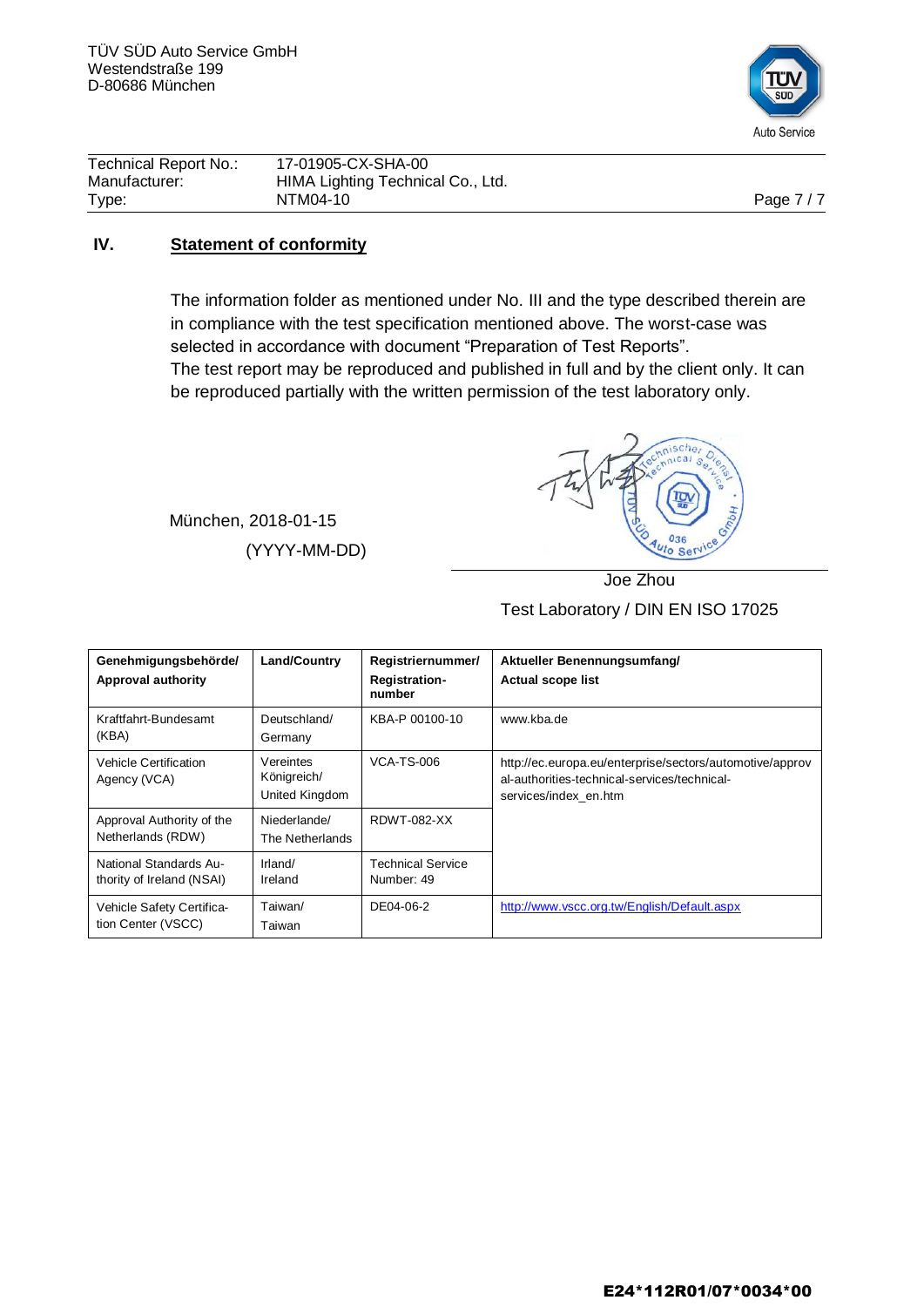Information folder No.: NTM04-10-00

First application date : November 27, 2017

1. Specification data

| <b>Type</b>                       |                     | NTM04-10                                             |
|-----------------------------------|---------------------|------------------------------------------------------|
| Function                          |                     | Driving beam                                         |
| Color                             |                     | White                                                |
| Rated                             | Voltage             | $12V^*$                                              |
|                                   | Wattage             | 30W                                                  |
| <b>Application Regulation ECE</b> |                     | R112.01 Class B PL                                   |
| Location of marking               | Number and category | 7*LED Non-replaceable light source                   |
|                                   | of light source     | Marked on housing                                    |
|                                   | Trade mark          | <b>HIMA</b>                                          |
|                                   |                     | Marked on lens                                       |
|                                   | Approval mark       | Marked on lens                                       |
| Remark                            |                     | *: Application of an electronic light source control |
|                                   |                     | gear: Being part of the lamp Input voltage: 12V      |

## 2. Construction and material

| Construction             | Material                          | Remarks                                                                                                                                                               |
|--------------------------|-----------------------------------|-----------------------------------------------------------------------------------------------------------------------------------------------------------------------|
| Lens                     | PC                                | Base material: Polycarbonate<br>Make: GE Plastics, Japan<br>Type: Lexan LS2<br>Coating and coating system:<br>Make: Mitsubishi Rayon Co., Ltd.<br>Type: Acryking K101 |
| Housing                  | AL                                | Colour: Black                                                                                                                                                         |
| Reflector                | PC.                               | AL vacuum vapour coating<br>Painting on the inside surface<br>Colour: Metal silver                                                                                    |
| <b>Electrical Wiring</b> | Copper covered<br>with insulation |                                                                                                                                                                       |

| HIMA Lighting Technical Co., Ltd.<br>8#East, Industrial Rd., Xiaolan Town,<br>Zhongshan City, Guangdong Province, China |
|-------------------------------------------------------------------------------------------------------------------------|
|                                                                                                                         |
| ZHONGSHAN FEDO LIGHTING CO.,LTD.<br>NO.8 EAST, INDUSTRIAL ROAD, ZHONGSHAN CITY,<br>P. R. CHINA ZIP: 528415              |
|                                                                                                                         |
| : $N/A$                                                                                                                 |
| 3. Name and address of manufacturer :                                                                                   |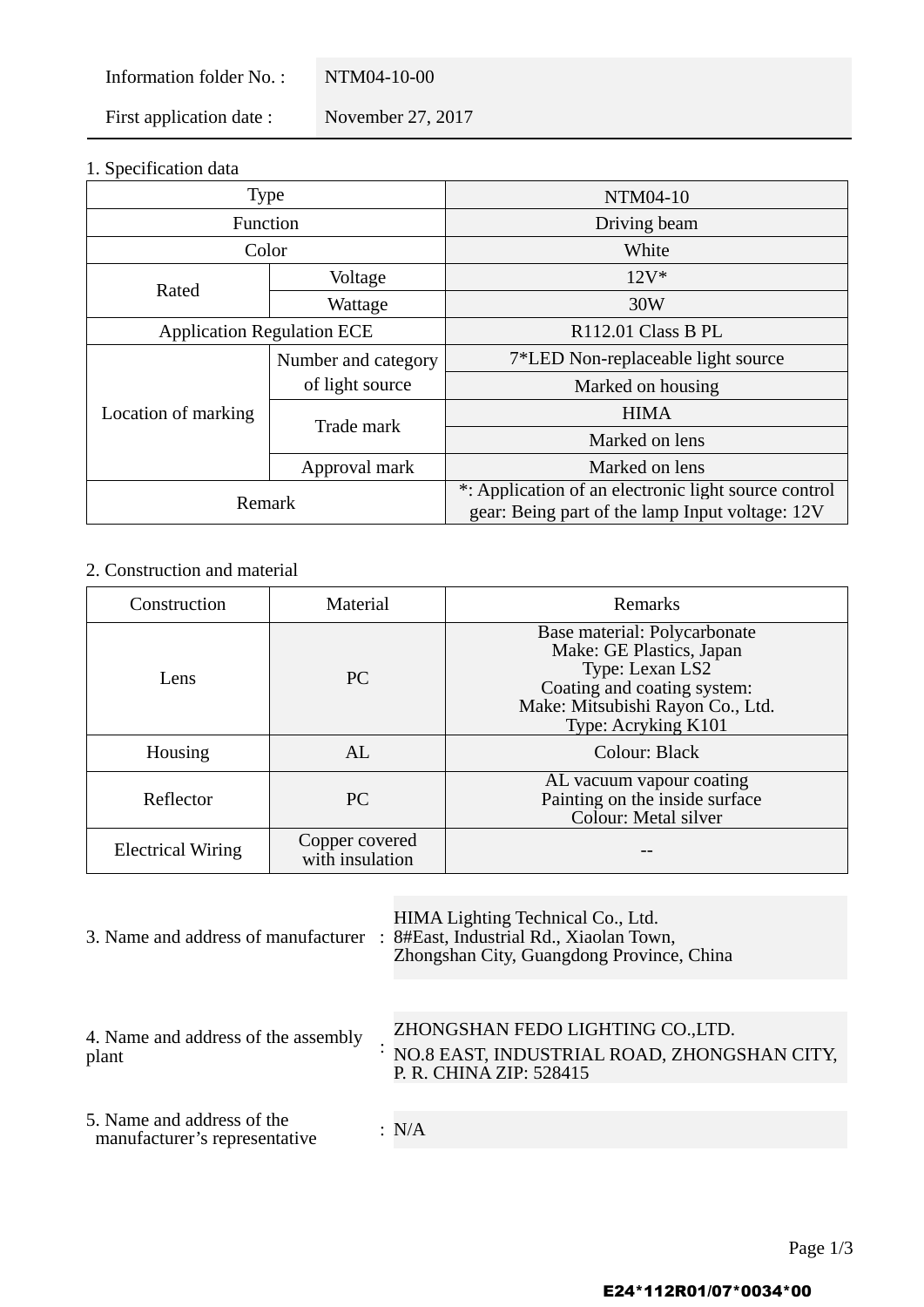#### Information folder No. : NTM04-10-00

First application date : November 27, 2017



#### E24\*112R01/07\*0034\*00